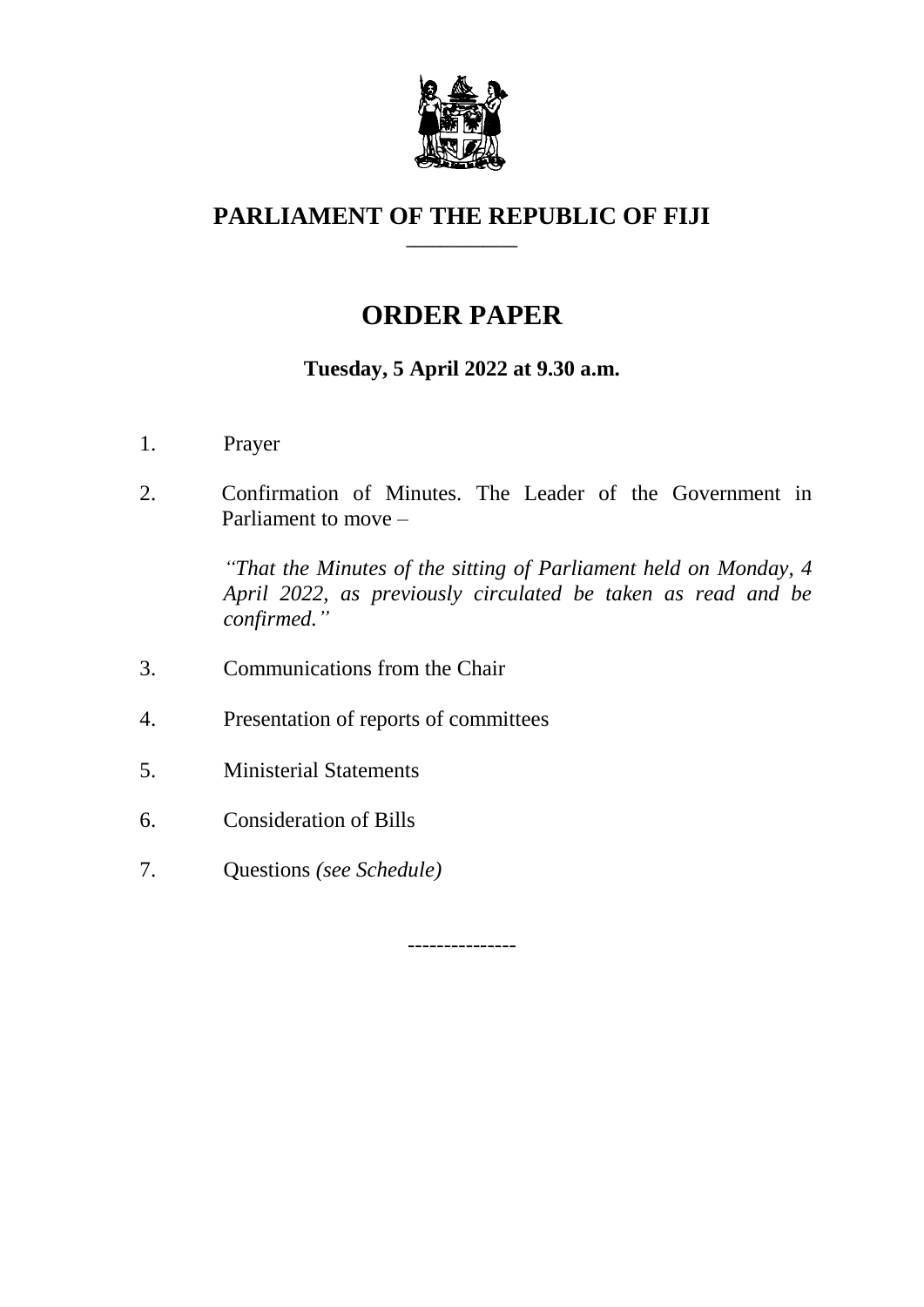## **SCHEDULE — QUESTIONS**

#### **Oral Questions**

- 61/2022 Hon. Lenora Qereqeretabua to ask the Minister for Health and Medical Services – Can the Minister inform Parliament of the reasons that led to the malfunction and in-operational status of the Cath lab equipment and Angiogram at the Colonial War Memorial Hospital.
- 62/2022 Hon. Jale Sigarara to ask the Minister for Education, Heritage and Arts, and Local Government – Can the Minister inform Parliament how rural and maritime teachers will benefit from the Revised 2021- 2022 Budget.
- 63/2022 Hon. Mikaele Leawere to ask the Attorney-General and Minister for Economy, Civil Service, Communications, Housing and Community Development – Can the Minister update Parliament on the status of the Service Level Agreement or Memorandum of Understanding with the Information, Technology and Computing Services (ITC) regarding the Fiji Education Management Information System.
- 64/2022 Hon. George Vegnathan to ask the Minister for Defence, National Security and Policing, Rural and Maritime Development and Disaster Management – Can the Minister inform Parliament how Government investments in the rural areas since 2018 have improved living standards in rural and maritime communities.
- 65/2022 Hon. Dr Atonio Lalabalavu to ask the Minister for Agriculture, Waterways and Environment – Can the Minister update Parliament on the status of the Food and Nutrition Security and the Fiji Plan of Action for Food and Nutrition Security.
- 66/2022 Hon. Alipate Nagata to ask the Minister for Infrastructure, Meteorological Services, Lands and Mineral Resources – Can the Minister inform Parliament on the impact of recent cyclones and other natural disasters on groundwater usage and consumption.
- 67/2022 Hon. Mikaele Leawere to ask the Minister for Women, Children and Poverty Alleviation – Can the Minister inform Parliament on the eligibility requirements of the insurance scheme for social welfare recipients through Fiji Care Limited.